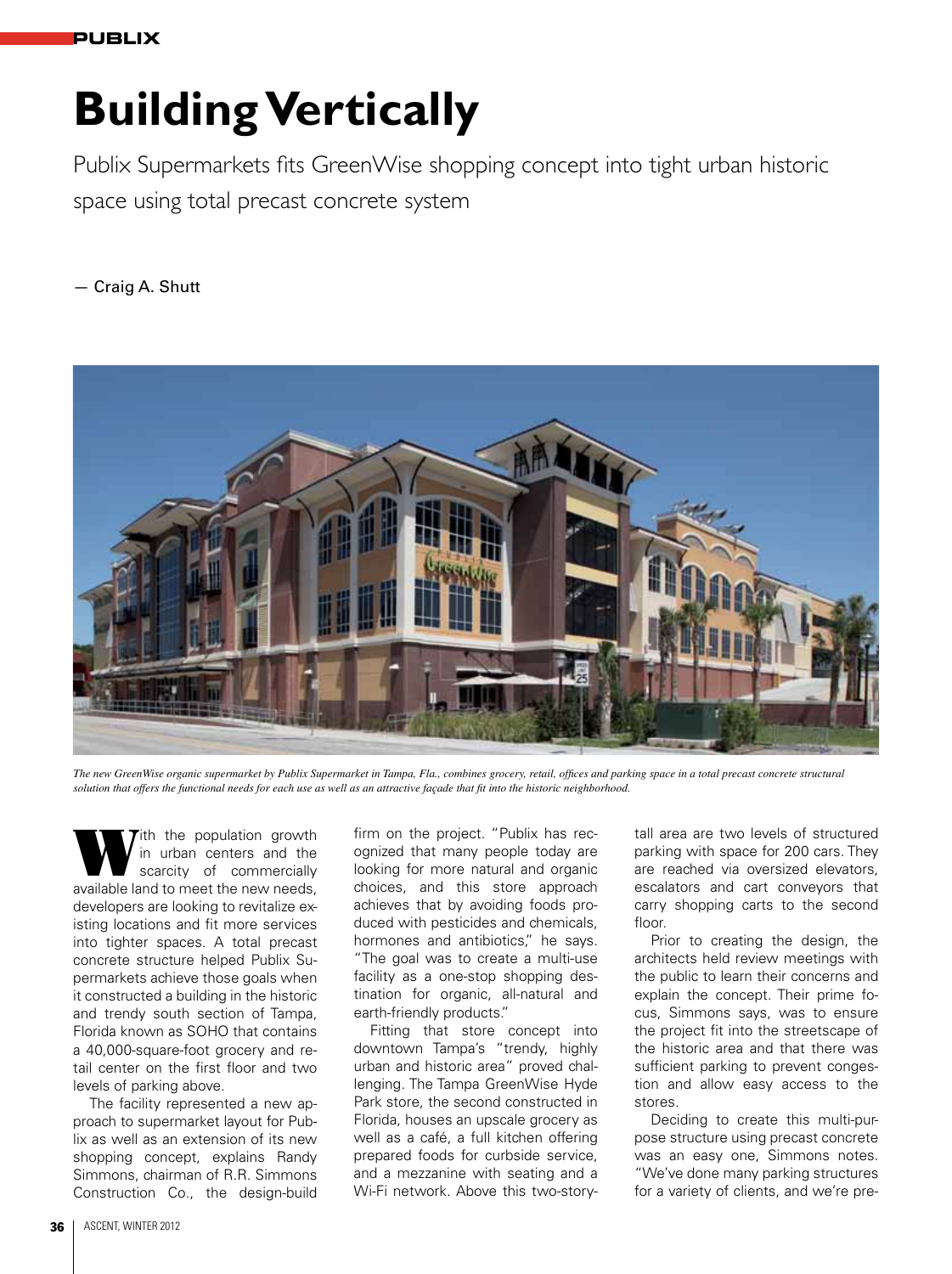cast concrete advocates," he says. "Precast concrete is our first love for every project. It's the most cost-effective and flexible design option, and it provides excellent aesthetics. You can make it do pretty much whatever you want it to do. It was a natural choice for the high-density, stacked construction we needed here."

'The goal was to create a multi-use facility as a one-stop shopping destination.'

### **Design-Build Aids Process**

What was not natural was revamping the store layout to fit the available space and the need for escalators. Supermarket officials chose R.R. Simmons to create a design-build concept for the first time due to the logistics of the tight site and need to adapt to fit.

"Parking with the grocery functions in its base rather than below or beside the retail space was a new concept



*Towers along the main pedestrian way add interest and break up the large scale of the building's façade. The architects held review meetings with the public to explain the concept and listen to their feedback. One of their key concerns was that the building fit into the historic look of the area.*



*The tight site required the structure to be built from the inside out, positioning the crane inside the footprint and working across the building before backing up to erect the next set of bays. When the crane finished the final portion, the speed ramp to the parking levels was built as the final piece.* 

## **PROJECT SPOTLIGHT**

**GreenWise Supermarket Location:** *Tampa, Fla.* **Project Type:** *Grocery store and parking* **Size:** *199,100 square feet* **Cost:** *\$12.5 million* **Designer/Contractor:** *R.R. Simmons Construction Co. Tampa, Fla.* **Owner:** *Publix Supermarkets Inc., Lakeland, Fla.* **PCI-Certified Precaster:** *Coreslab Structures (Tampa) Inc., Tampa, Fla.* **Precast Specialty Engineer:** *LEAP & Associates International, Tampa, Fla.* **Precast Components:** *Columns, beams, double tees, spandrels, stairs with landings,* 

for them," Simmons says. "The building had to serve two masters—it had to park cars efficiently, but it also had to house a sophisticated retail grocery operation. It worked well to have both design and construction functions in-house so they could play off each other to solve problems as they arose. It really made the process go much faster, but the design-build process enhanced the creativity issues as well as constructability. And there were difficult challenges, no doubt about it."

*load-bearing wall panels and flat slabs.*

One of the first centered on Publix's need to adjust its paradigm. "Typically, they would adjust the grocery store to fit their layout needs," Simmons explains. "However, to truly optimize the project, Publix had to adapt the grocery layout to fit the bay spacing for the parking structure. We worked with them to reinvent the concept so it met their needs and didn't create problems for the upper parking levels."

In particular, the prepared-food section required a fully functional kitchen, but the venting could not go out through the roof (i.e. into the parking level) as more typical grocery locations could do. "We had to create different openings and camouflage them so they weren't obvious from the street," he says. That also required planning the penetrations early in the design process so they could be incorporated into the fabrication of the precast concrete components and interface with equipment smoothly on site.

The precast concrete structural solution allowed long double tees to eliminate columns on the retail level that would have interfered with merchandising and traffic flow while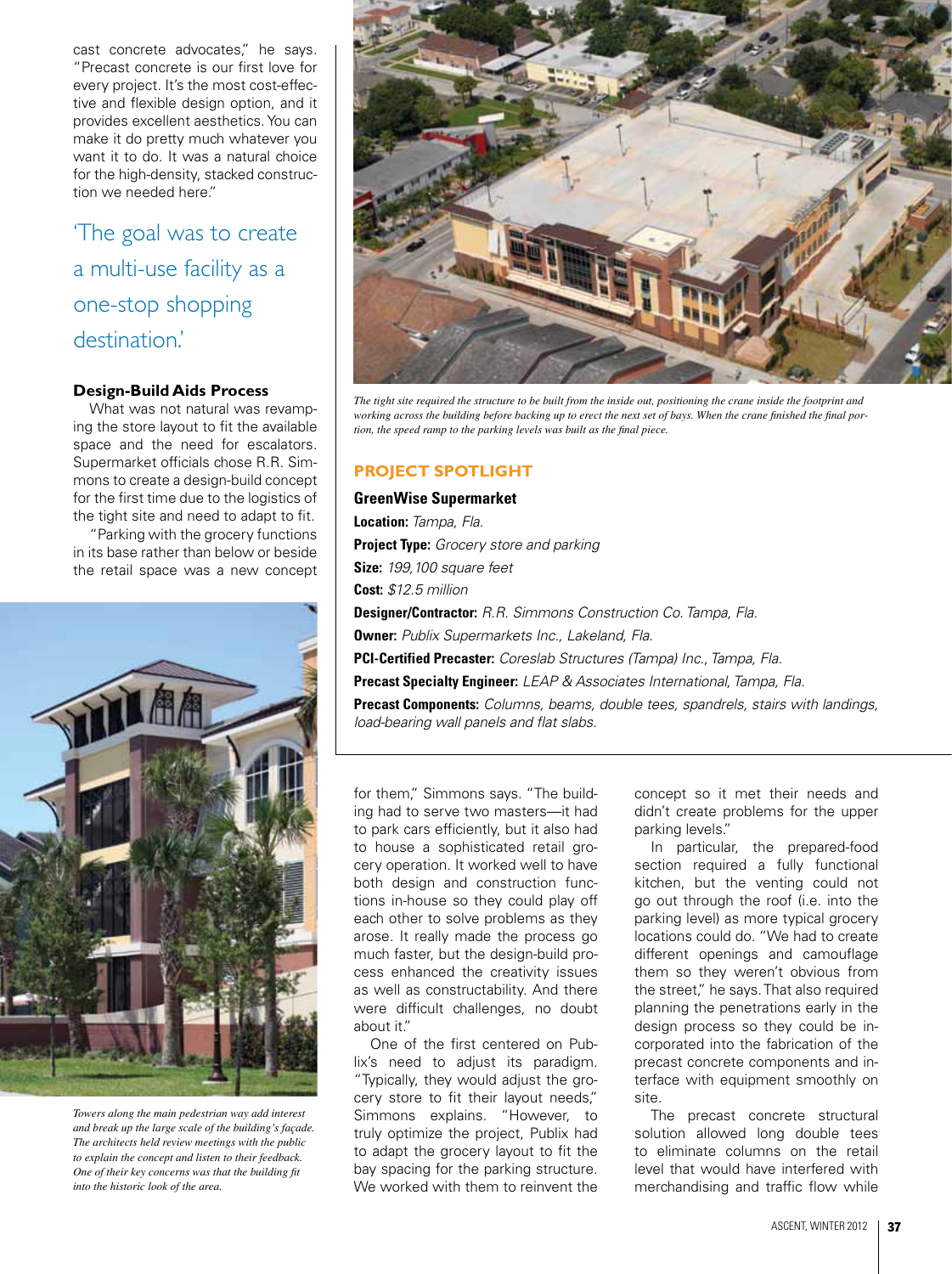

*The speed ramp along the back of the building quickly pulls customers up to the parking levels, alleviating congestion on the street. Vent ducts at the top of the parking levels were needed due to the working kitchen and other facilities inside the supermarket on the first floor.*



*A variety of paint colors and finishes created the appearance of smaller shops along the supermarket and parking facades.* 

providing the loading needed for the parking levels above.

#### **Mezzanine Adds Space**

A 1,000-square-foot mezzanine level was created in the retail level using precast concrete flat slabs bearing on the exterior walls and on columns and beams placed along the perimeter. Precast concrete stairs lead up to this level. The level provides space for mechanical equipment and operational offices while allowing management personnel to overlook the grocery floor. "We wanted to take advantage of the tall space in areas where it wasn't needed for the grocery level," Simmons explains.

On the parking levels, careful column spacing was required to optimize traffic flow as well as to meet the retailer's requirement for the number of spaces available to customers. Bays were designed at a spacing of 36 by 60 feet. The floor was leveled due to the number of shopping carts accessing the floors, with independent ramping used to facilitate that approach. Measures also were taken to improve the pedestrian flow, including well-lit signage, glass lobbies and the elimination of parking curbs to reduce trip hazards.

Modifications to adjust to the tight geometrics were made, including integrating the ramp design with the storm-water vault and hidden truck court on the ground floor. The structure also required a vibro-floatation foundation due to the poor soil conditions, which were highly saturated with moisture. The process pushes water into the excavation to remove loose soil and stabilize it, then backfill is vibrated to compact it into the base and connect with adjoining soil. The foundation posed no challenges to interfacing with the precast concrete structural components.

Fitting the parking levels to the retail facility below required careful attention to moisture penetration.

#### **Moisture a Key Concern**

Providing parking levels over the retail facility below required careful attention to protecting against moisture penetration due to Tampa's wet climate. Although the precaster typically supplies pretopped double tees for parking levels, the second level's double- tees were not topped, allowing a weatherproofing membrane to be applied prior to the topping.

The roof membrane was carefully integrated into the waterproofing system over the precast concrete double tees, eliminating the need for a secondary drop ceiling above the retail areas. All exposed double-tee joints were sealed, allowing for a simple paint finish for the store's ceiling. Recesses were cast into the double tees' stems to accept threaded rods and other types of supports for signage and other interior needs.

In addition, an envelope consultant was hired to provide suggestions during the design phase and to regularly monitor placement of insulation during construction. Stainless-steel coping and flashing also were used, and the base of the exterior walls was coated with a brick finish and an integrally-colored EIFS coat rather than just paint.

The precast concrete design helped meet the public's concern for safety on the parking levels by providing open, clear spans. Vertical visual obstructions were minimized by pushing the ramps to the outer edges of the structure, while the number and locations of columns were tightly controlled to maintain unobstructed lines of sight. A speed ramp was provided to enable customers to quickly access the parking levels and alleviate congestion on the street and in the parking structure.